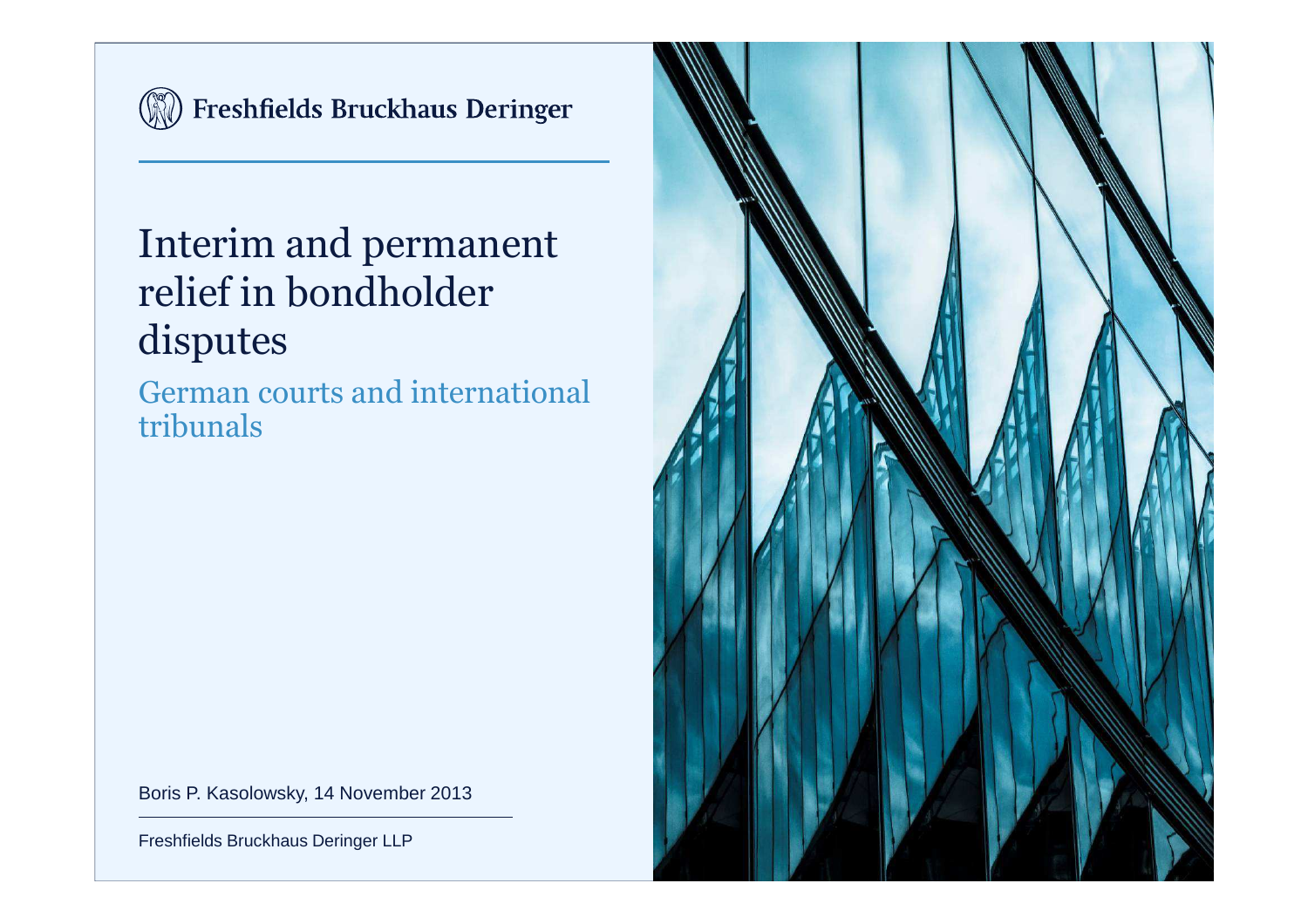### Interim relief under German law

#### Requirements under § 935 ZPO

- Reasonable risk that a change of the status quo could endanger realisation of a party's rights
- Petitioner must show:
	- -Prima facie claim
	- Need for interim relief / urgency-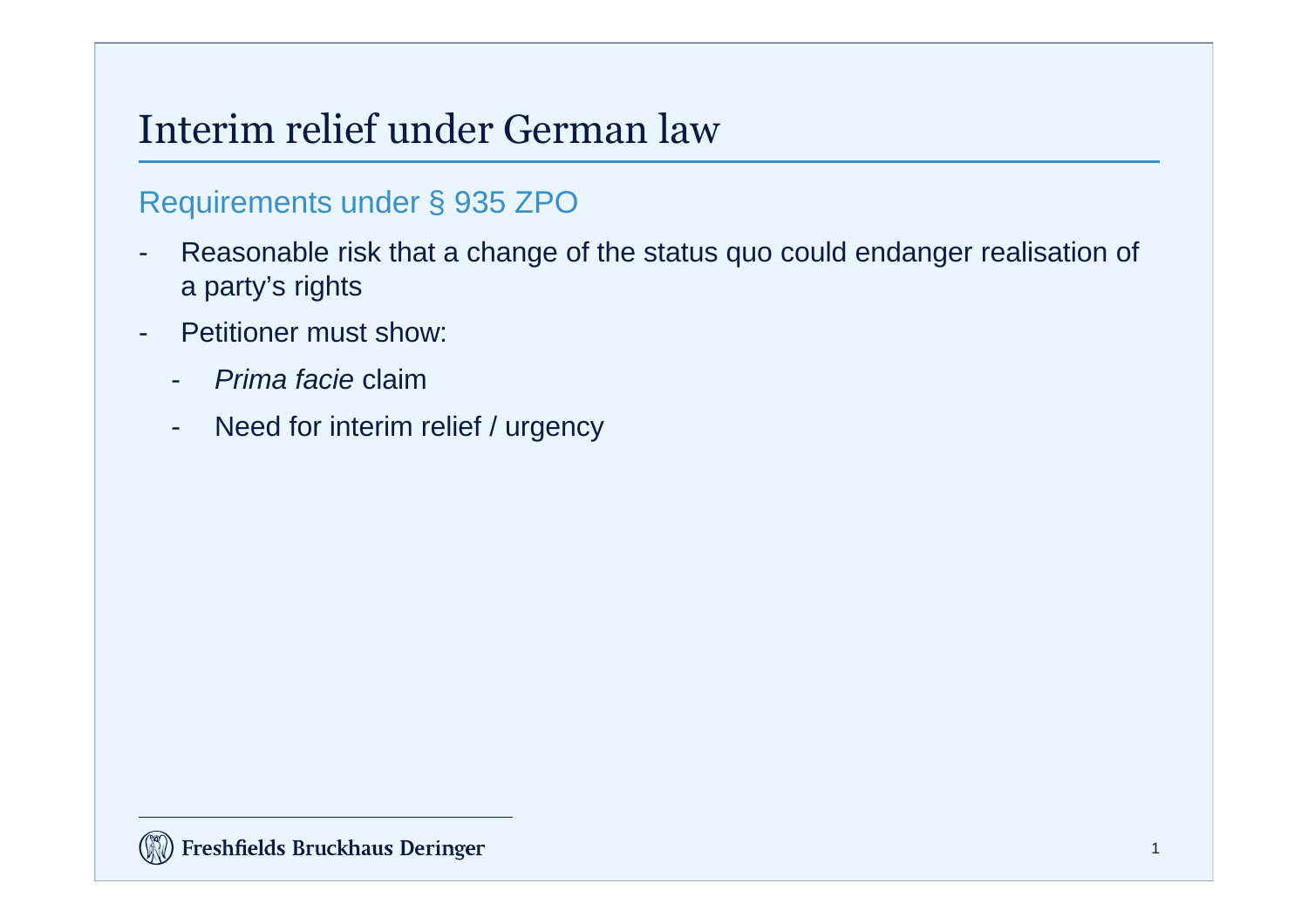### Permanent relief under German law

- -Claim against the issuing State for breach of contractual obligations
- - If the obligor violates a duty or contractual obligation, the obligee is, in principle, entitled to specific performance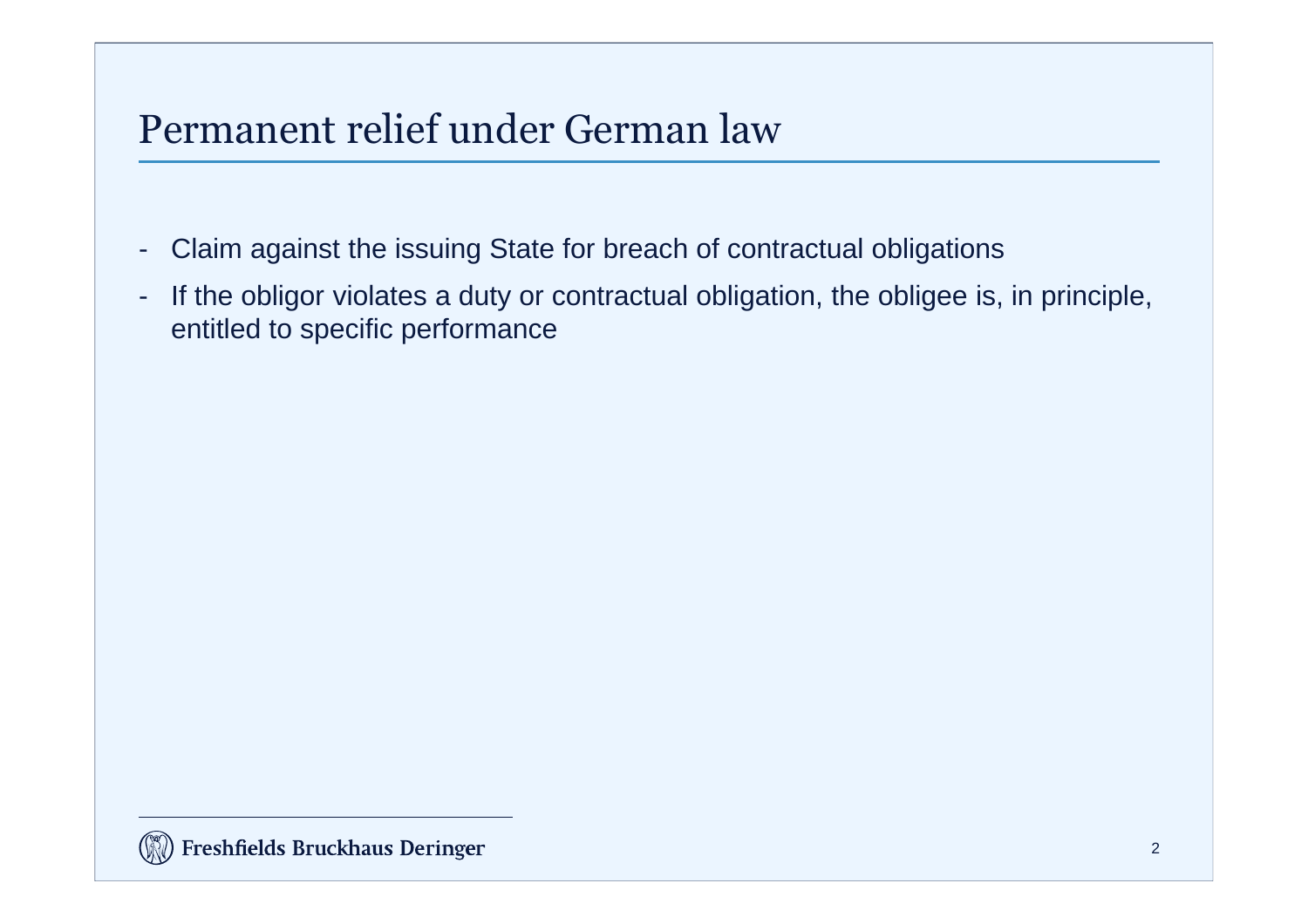## Interim and permanent relief from international tribunals

#### Bilateral investment treaties

- Investor v host State
	- Direct access to arbitration against host State: prerogative of qualifying investor with qualifying investment in host State
	- Typically, investor has choice of ICSID, UNCITRAL, sometimes SCC or other arbitration rules
- Investor: nationals or entities incorporated under the laws of Contracting Party
- - Investment: generally defined broadly to include "every kind type of asset"; may include sovereign bonds and related entitlements
- Abaclat v Argentina (ICSID Case No ARB/07/5); Ambiente v Argentina (ICSID Case No ARB/09/9); Alemanni v Argentina (ICSID Case No ARB/07/8); Poštová banka v Greece (ICSID Case No ARB/13/8)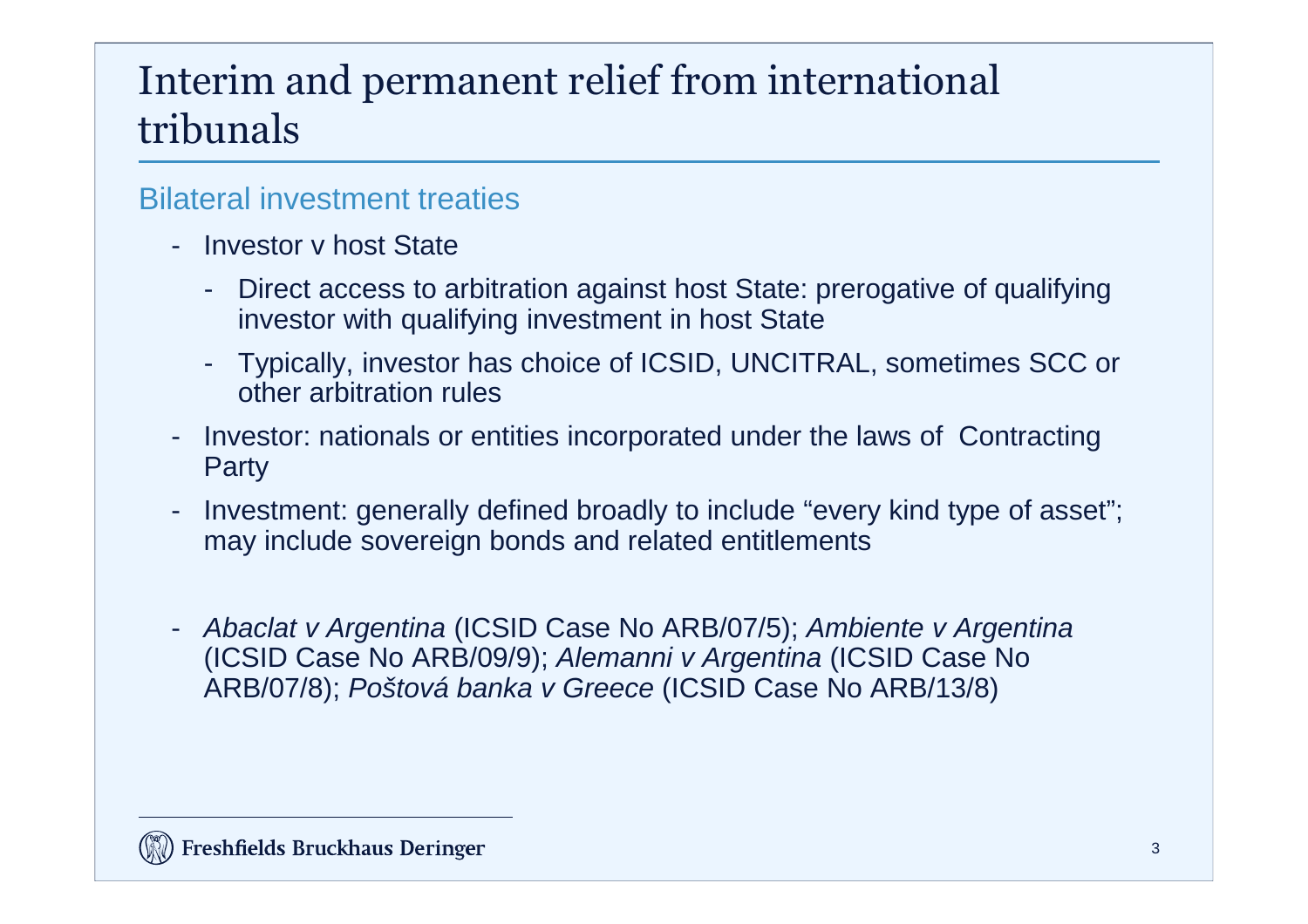### Investment treaties

#### Standards of protection:

- Prompt, adequate and effective compensation for expropriation
- Fair and equitable treatment
- Full protection and security
- No arbitrary or discriminatory measures
- Protection from discrimination vis-à-vis other investors by nationality
- Protection under umbrella clauses (host State's duty to satisfy contractual obligations and undertakings)

### Relief:

- Damages
- Specific performance (rarely)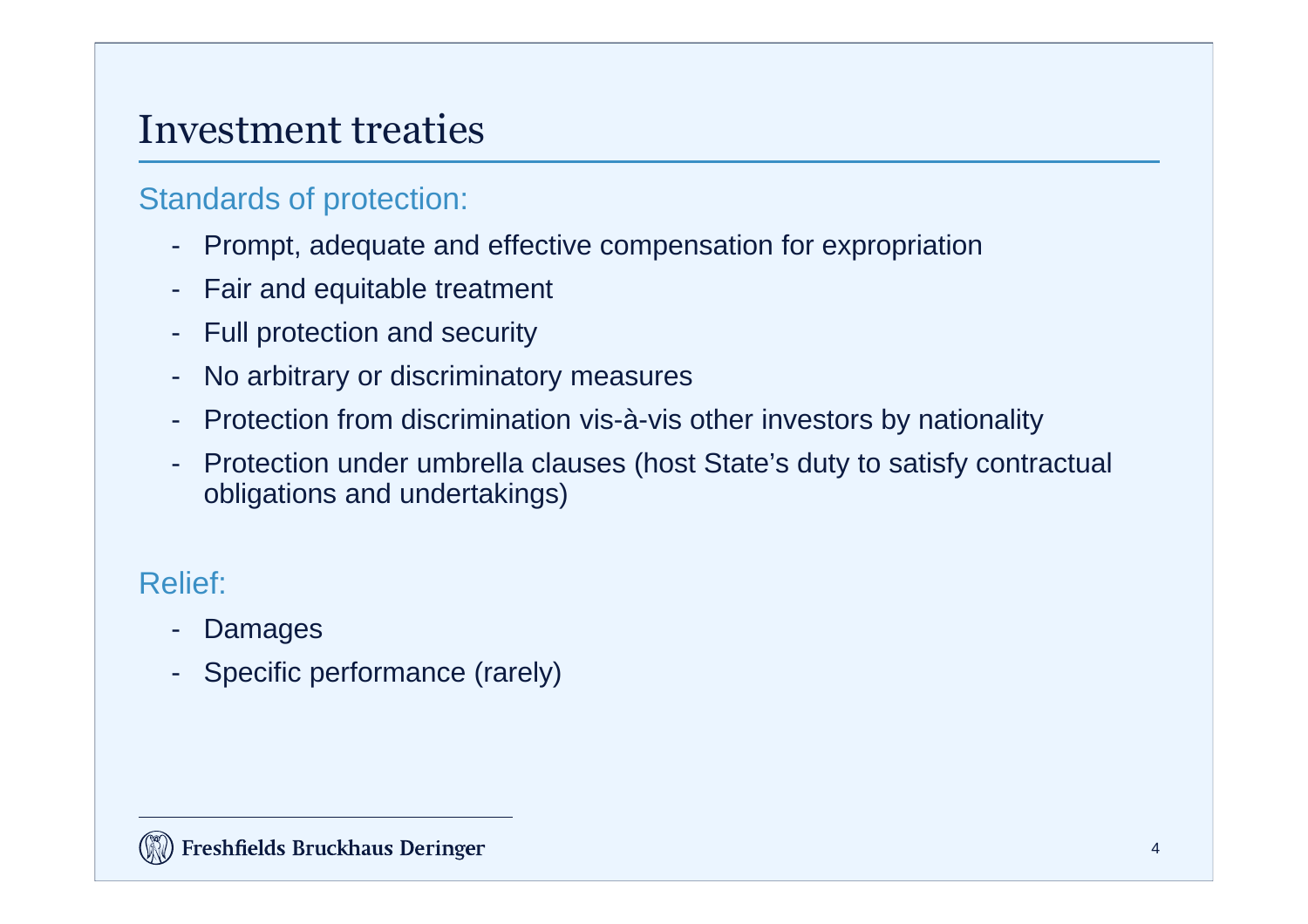# Interim relief under the ICSID Convention (1965)

Tribunal may "recommend" provisional measures in an order

#### Art. 47

"Except as the parties otherwise agree, the Tribunal may, if it considers that the circumstances so require, recommend any provisional measures which should be taken to preserve the respective rights of either party."

#### Arbitration Rule 39

- At any time after the institution of proceedings
- Provisional measures are discretionary with broad scope as to the type of relief

#### Maffezini v Spain

Measures are "binding" on the parties (ICSID Case No. ARB/97/7)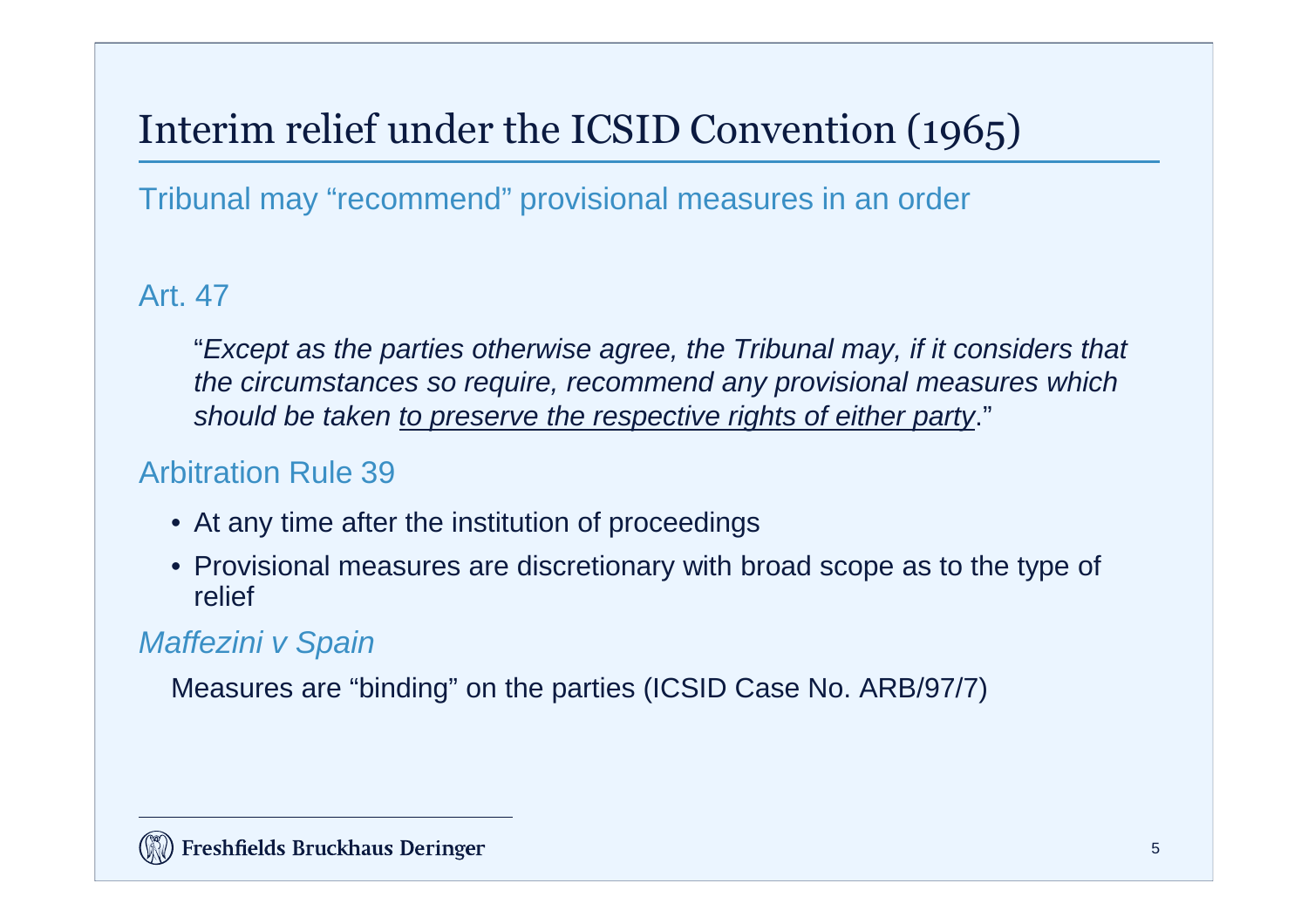## Interim relief in non-ICSID proceedings

### § 1033 ZPO (like Article 9 UNCITRAL Model Law)

 It is not incompatible with an arbitration agreement for a court to grant, before or during arbitral proceedings, an interim measure of protection relating to the subject matter of the arbitration upon request of a party

### § 1041 ZPO (like Article 17 UNCITRAL Model Law)

- Unless the parties have agreed otherwise, the arbitral tribunal may, at the request of a party, grant such provisional or protective measures that it considers necessary in relation to the matter in dispute.
- Arguably, wider range of relief available than under § 935 ZPO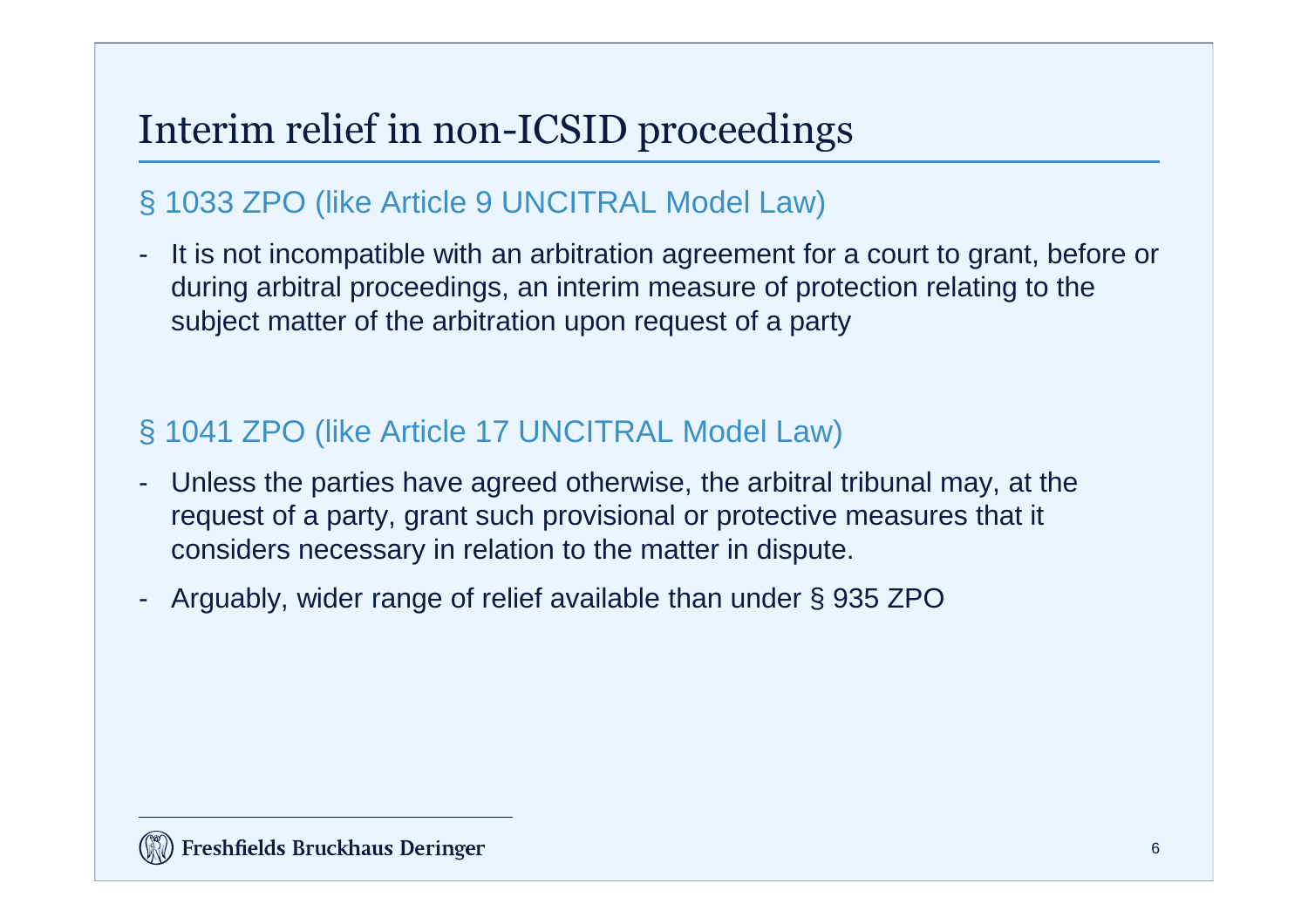# Interim relief under the UNCITRAL Arbitration Rules

Tribunal may grant interim measures "at any time prior to the issuance of the award"

#### Art. 26 UNCITRAL Rules

"The arbitral tribunal may, at the request of a party, grant interim measures"

- Relief includes, without limitation, measures to:
	- maintain or restore the status quo pending determination of dispute;
	- prevent (i) current or imminent harm or (ii) prejudice to the arbitral process;
	- provide a means to preserve assets out of which an award may be satisfied;
	- preserve evidence
- Requirement for interim measures:
	- Harm not adequately reparable by damages is likely to result if the measure is not ordered;
	- Such harm outweighs the risk of harm resulting to other party as a result of the measure; and
	- A reasonable possibility that the requesting party will succeed on the merits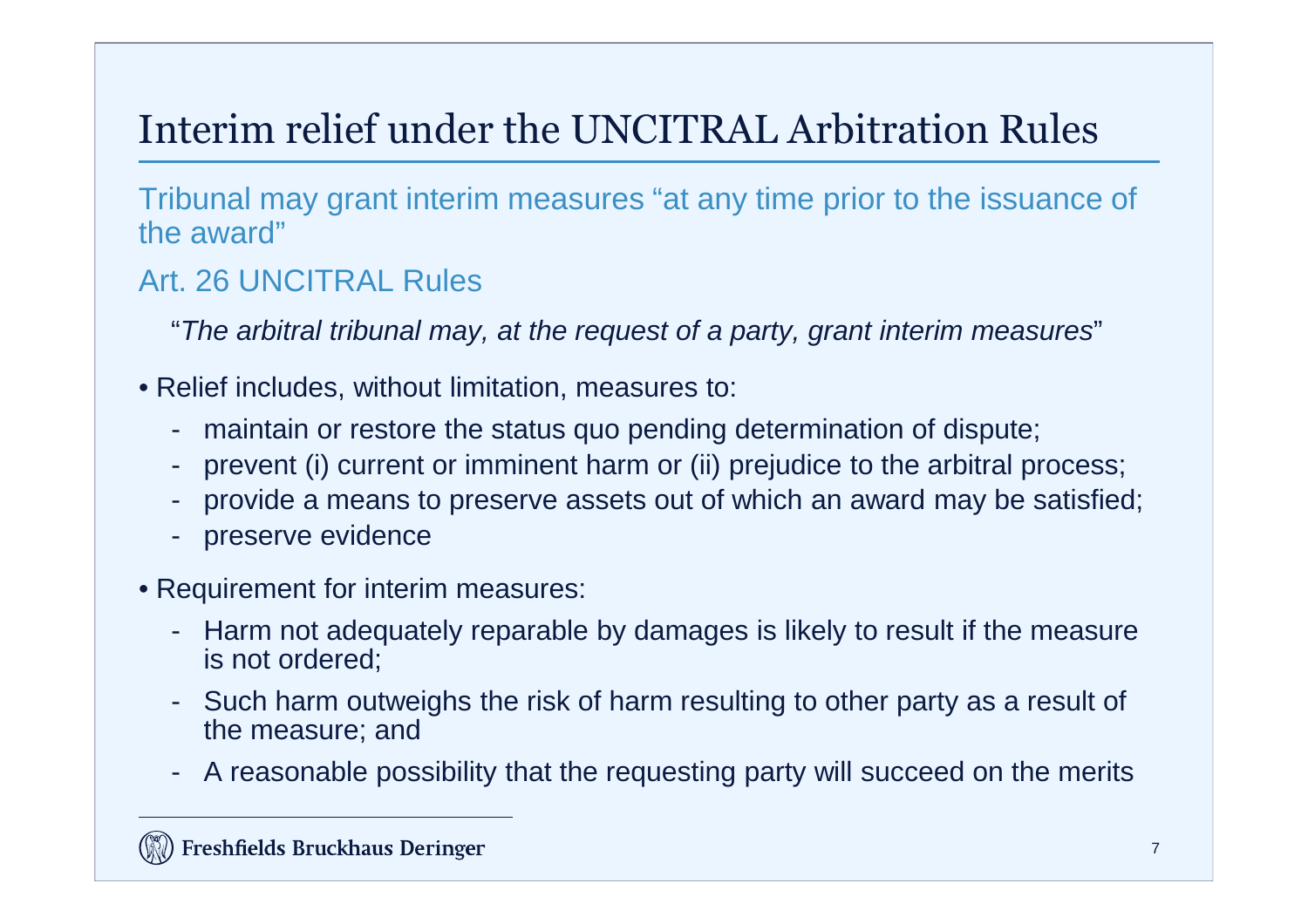### Interim relief under the SCC Rules

Appointment of an Emergency Arbitrator before arbitration has commenced: Appendix II, SCC Rules

- A party may apply at any time before the case has been referred to a Tribunal
- Appointment will be made within 24 hours of the application
- Powers of the Emergency Arbitrator are same as those under Art. 32 SCC Rules
- Emergency decisions on interim measures must be made within 5 days
- Emergency decisions are "binding" on the parties but not on the Tribunal

#### Tribunal may order "any interim measures it deems appropriate": Art 32 SCC Rules

- •Requesting party may be asked to provide security
- •Measures may take the form of an order or award